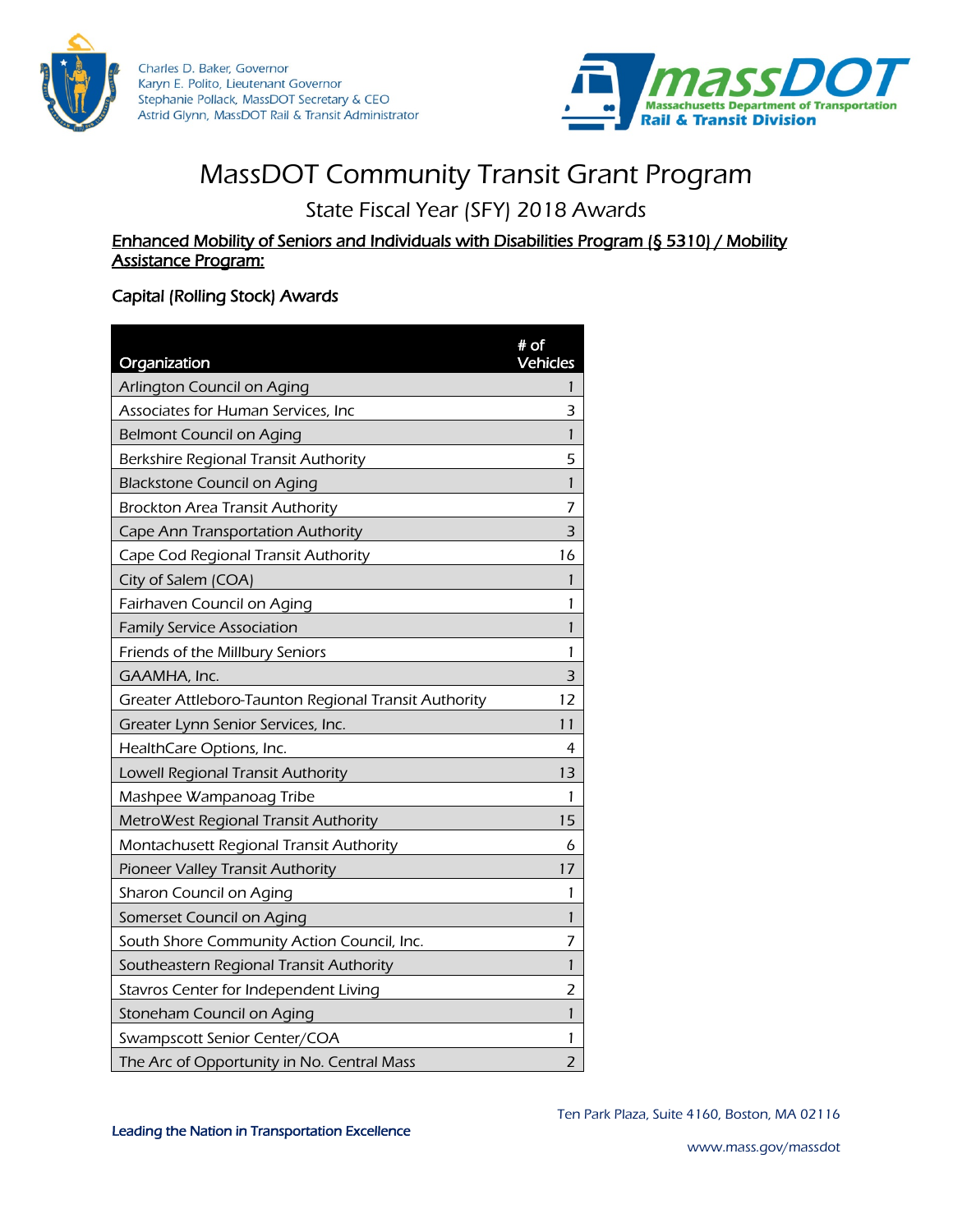| <b>Town of Danvers</b>               |  |
|--------------------------------------|--|
| <b>Town of Manchester</b>            |  |
| Town of Marblehead                   |  |
| <b>Town of Marion</b>                |  |
| Town of Westport                     |  |
| Wenham Council on Aging              |  |
| Weymouth Council on Aging            |  |
| Worcester Regional Transit Authority |  |

# Mobility Management and Operating Awards

| Organization                                                          | <b>Project Description</b>                                                                                                                                                                                                                                          | Award     |
|-----------------------------------------------------------------------|---------------------------------------------------------------------------------------------------------------------------------------------------------------------------------------------------------------------------------------------------------------------|-----------|
| <b>Berkshire Regional Transit</b>                                     |                                                                                                                                                                                                                                                                     |           |
| Authority                                                             | Funding to support BRTA's travel training program                                                                                                                                                                                                                   | \$6,000   |
| <b>Brockton Area Transit</b>                                          | Operating Assistance to continue to provide Avon-                                                                                                                                                                                                                   |           |
| Authority<br><b>Brockton Area Transit</b>                             | <b>Stoughton Service</b>                                                                                                                                                                                                                                            | \$26,000  |
| Authority                                                             | Operating Assistance to continue to provide service<br>to the town of Rockland.                                                                                                                                                                                     | \$50,000  |
| City of Boston                                                        | Purchase and implementation of new software /<br>hardware systems to improve dispatching services.                                                                                                                                                                  | \$170,017 |
| <b>Greater Attleboro-Taunton</b><br><b>Regional Transit Authority</b> | GATRA is partnering with a local social consortium to<br>provide Uber trips in City of Attleboro and Town of<br>Norton for senior citizens & persons with disabilities<br>during later evening hours & Sundays when local<br>public transit service is unavailable. | \$30,000  |
| Greater Attleboro-Taunton<br>Regional Transit Authority               | Continuing funding for the Wareham-New Bedford<br>Shuttle, which connects the Town of Wareham with<br>the City of New Bedford while traveling through<br>Marion, Mattapoisett, and Fairhaven.                                                                       | \$60,000  |
| <b>Greater Attleboro-Taunton</b><br><b>Regional Transit Authority</b> | Offers long-distance demand response<br>transportation to medical appointments for people<br>living with disabilities and/or aged 60 or older.                                                                                                                      | \$50,000  |
| Greater Lynn Senior Services,<br>Inc.                                 | Funding for travel trainers that support consumers'<br>connection to, and use of, a wide range of mobility<br>options; and community-focused driver safety,<br>modification, and cessation supports.                                                                | \$252,362 |
| <b>Hilltown Community</b><br>Development Corporation                  | Funding for staff positions that will support a new<br>van service for seniors and individuals with<br>disabilities in the rural Hilltowns region.                                                                                                                  | \$32,813  |
| MetroWest Regional Transit<br>Authority                               | Funding to support MWRTA's travel training<br>program.                                                                                                                                                                                                              | \$80,000  |
| MetroWest Regional Transit<br>Authority                               | Operating funds for expanded MWRTA beyond-ADA<br>paratransit service.                                                                                                                                                                                               | \$250,000 |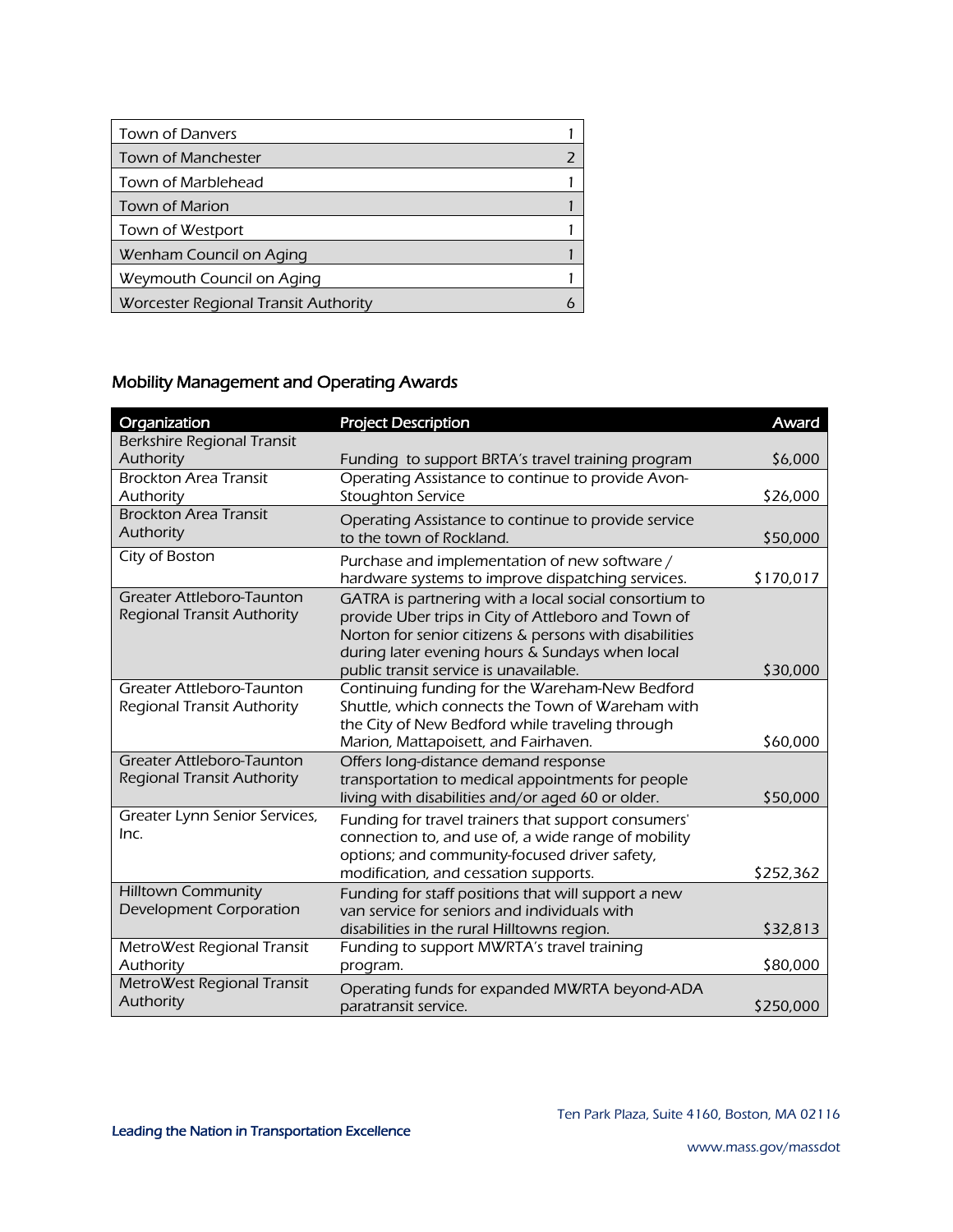| <b>Mystic Valley Elder Services</b> | Connect-A-Ride Alliance enhances mobility<br>management and continues to provide and expand<br>access to demand response transportation to elders |           |
|-------------------------------------|---------------------------------------------------------------------------------------------------------------------------------------------------|-----------|
|                                     | and individuals living with disabilities in the Mystic<br>Valley.                                                                                 | \$157,312 |
| Old Colony Planning Council         | The OCPC provides mileage reimbursement to                                                                                                        |           |
|                                     | volunteer drivers who transport elderly and disabled<br>individuals.                                                                              | \$32,000  |
| Pioneer Valley Transit              |                                                                                                                                                   |           |
| Authority                           | Funding to support PVTA's travel training program                                                                                                 | \$78,074  |
| <b>SCM Community</b>                | Funding for Ride Relief project, a limited (by                                                                                                    |           |
| Transportation                      | reservation), shared ride, demand response service in<br>Malden, Medford and Everett that will soon be                                            |           |
|                                     | expanding to Somerville.                                                                                                                          | \$89,000  |
| Shrewsbury Council on               | This funding will allow the Shrewsbury COA to                                                                                                     |           |
| Aging                               | continue to provide work and medical trips to                                                                                                     |           |
|                                     | Shrewsbury riders to the communities of Northboro<br>and Westboro, who are not within an ADA service                                              |           |
|                                     | area. The demand-response service that Shrewsbury                                                                                                 |           |
|                                     | provides as one of the RTA suburban providers does                                                                                                |           |
|                                     | not otherwise extend to those towns.                                                                                                              | \$20,000  |
| South Shore Community               | Operating assistance to support SSCAC                                                                                                             |           |
| Action Council, Inc.                | transportation program.                                                                                                                           | \$40,000  |
| Town of Acton                       | Expansion of commuter/reverse commuter services                                                                                                   |           |
|                                     | linking South Acton train station and Littleton train                                                                                             |           |
|                                     | station with working seniors and people with<br>disabilities                                                                                      | \$60,000  |
| Town of Acton                       | Expansion of shared dispatch services of CrossTown                                                                                                |           |
|                                     | Connect to include the Town Of Concord. The                                                                                                       |           |
|                                     | shared dispatch program allows riders in any                                                                                                      |           |
|                                     | community within the CTC service area to acquire                                                                                                  |           |
|                                     | trips on any van servicing the area.                                                                                                              | \$41,000  |
| Town of Bedford                     | The Dash on-demand pilot program is an adaptive,                                                                                                  |           |
|                                     | on-demand 14 passenger shuttle service fully                                                                                                      |           |
|                                     | supported by a dedicated dispatch and call center                                                                                                 | \$47,000  |
| Town of Brookline                   | <b>TRIPPS (Transportation Resources Info Planning</b>                                                                                             |           |
|                                     | Partnership for Seniors). TRIPPS is an innovative                                                                                                 |           |
|                                     | program that provides education and support to                                                                                                    |           |
|                                     | consumers aged 60+ and disabled individuals                                                                                                       |           |
| Town of Ware                        | looking for alternatives to driving.                                                                                                              | \$102,012 |
|                                     | The Quaboag Connector will provide service to the                                                                                                 |           |
|                                     | elderly, disabled and general citizens of a 10-town<br>region in Massachusetts. The service will provide trips                                    |           |
|                                     | to medical, employment, education, cultural and                                                                                                   |           |
|                                     | shopping locations. The service is demand response                                                                                                |           |
|                                     | and anticipates to provide approximately 700 trips                                                                                                |           |
|                                     | per month to a rural region underserved by public                                                                                                 |           |
|                                     | and private transportation.                                                                                                                       | \$56,607  |
| Worcester Regional Transit          | ReadyBus provides a much needed transportation                                                                                                    |           |
| Authority                           | service focusing on people with disabilities and                                                                                                  |           |
|                                     | people age 60 and over who live and work in the<br>towns of Southbridge, Spencer, Sturbridge and                                                  |           |
|                                     | Webster.                                                                                                                                          | \$45,000  |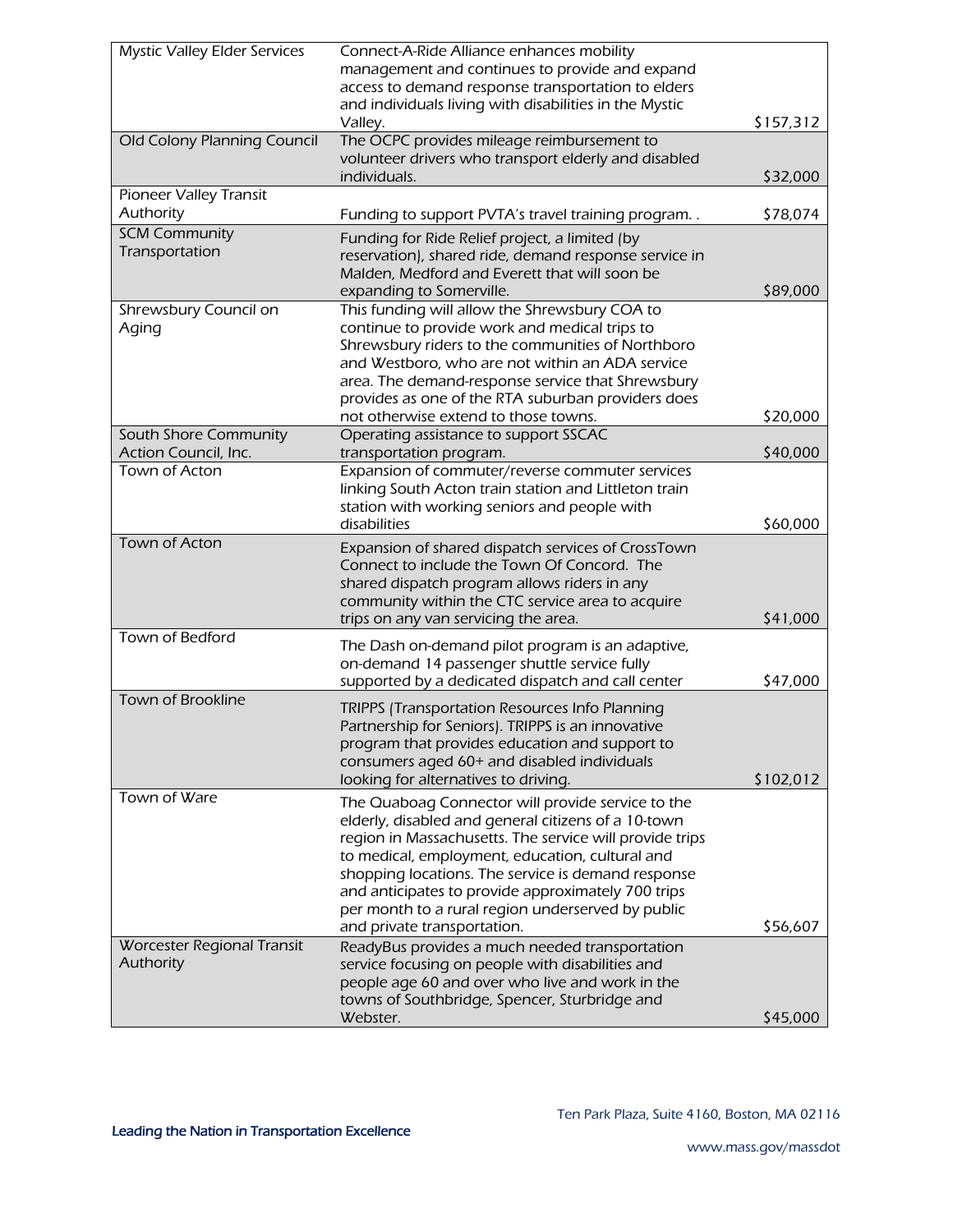| Worcester Regional Transit<br>Authority | This demand response service is provided in the early<br>morning and late afternoon when the Holden<br>Council on Aging paratransit service is not on the |          |
|-----------------------------------------|-----------------------------------------------------------------------------------------------------------------------------------------------------------|----------|
|                                         | road.                                                                                                                                                     | \$12,000 |
| Worcester Regional Transit              | This service is for people living in one of the 22                                                                                                        |          |
| Authority                               | communities and provides service for trips to                                                                                                             |          |
|                                         | Worcester, focusing on medical trips                                                                                                                      | \$15,000 |